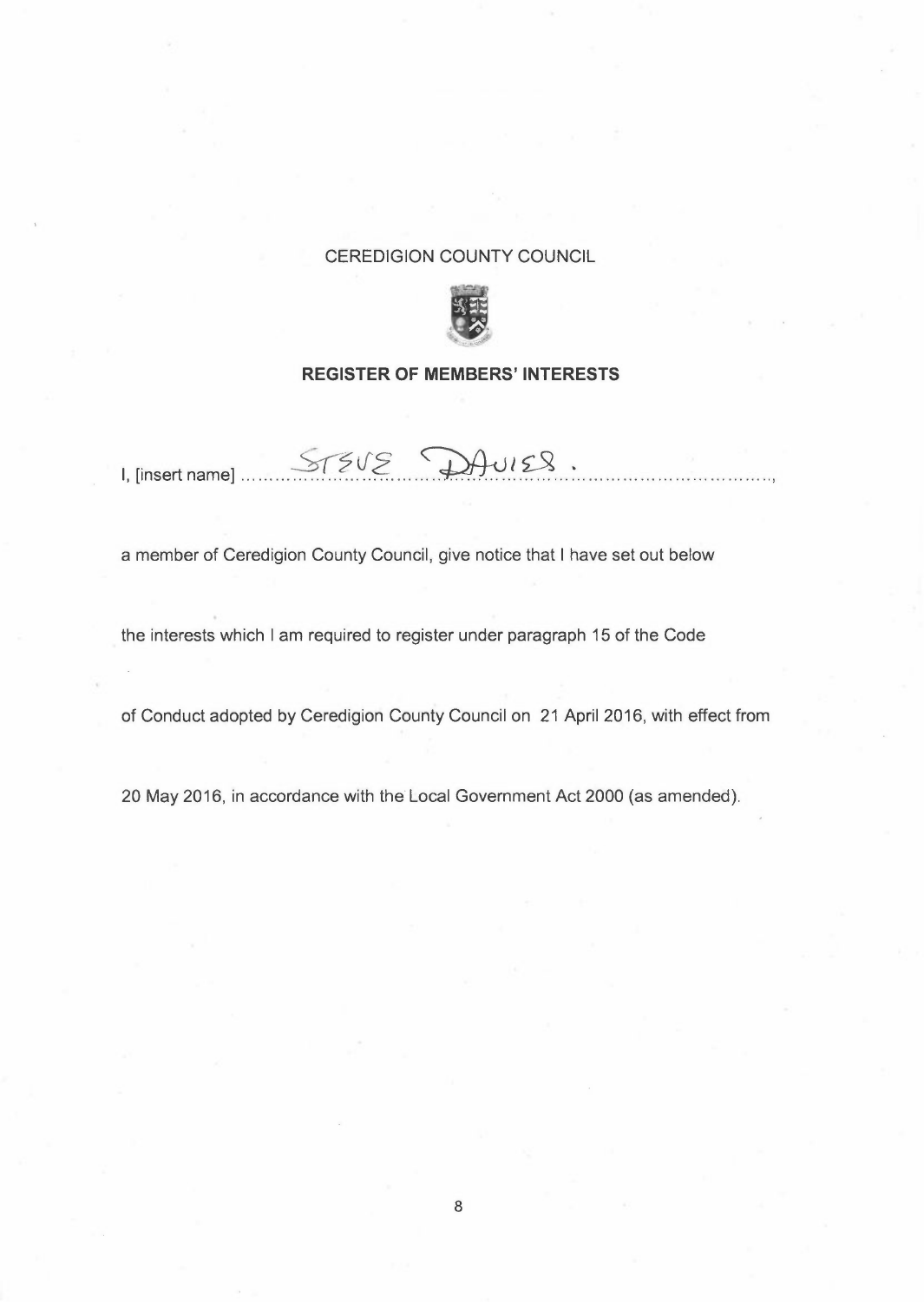*Paragraph 10(2)(a)(i) of the Code of Conduct* 

**Details of any employment or business carried on by you:** 

 $C_VVIL \approx C4TCHMSATCO-0~RONATO1$ .  $Falx \quad \textit{SCHT}lRAT-FALG, \quad \textit{ENERG}, \quad \textit{LTO} \cdot \textit{C}$ F COTOHNENT CO-ORDINATOR<br>SCATURANT ENERGY LTD.<br>RHSIDD FOWER STATION. CHMENT CO-ORDINA<br>TURANT ENERGY LT.<br>OOD POWER SATION *46 '212-'-( ~-;- L<-> '--(-rt-1*   $Syz33NF.$ 

*Paragraph 10(2)(a)(ii) of the Code of Conduct* 

**Details of:** 

- **Any person who employs or has appointed you**
- **Any firm in which you are a partner**
- **Any company for which you are a remunerated director**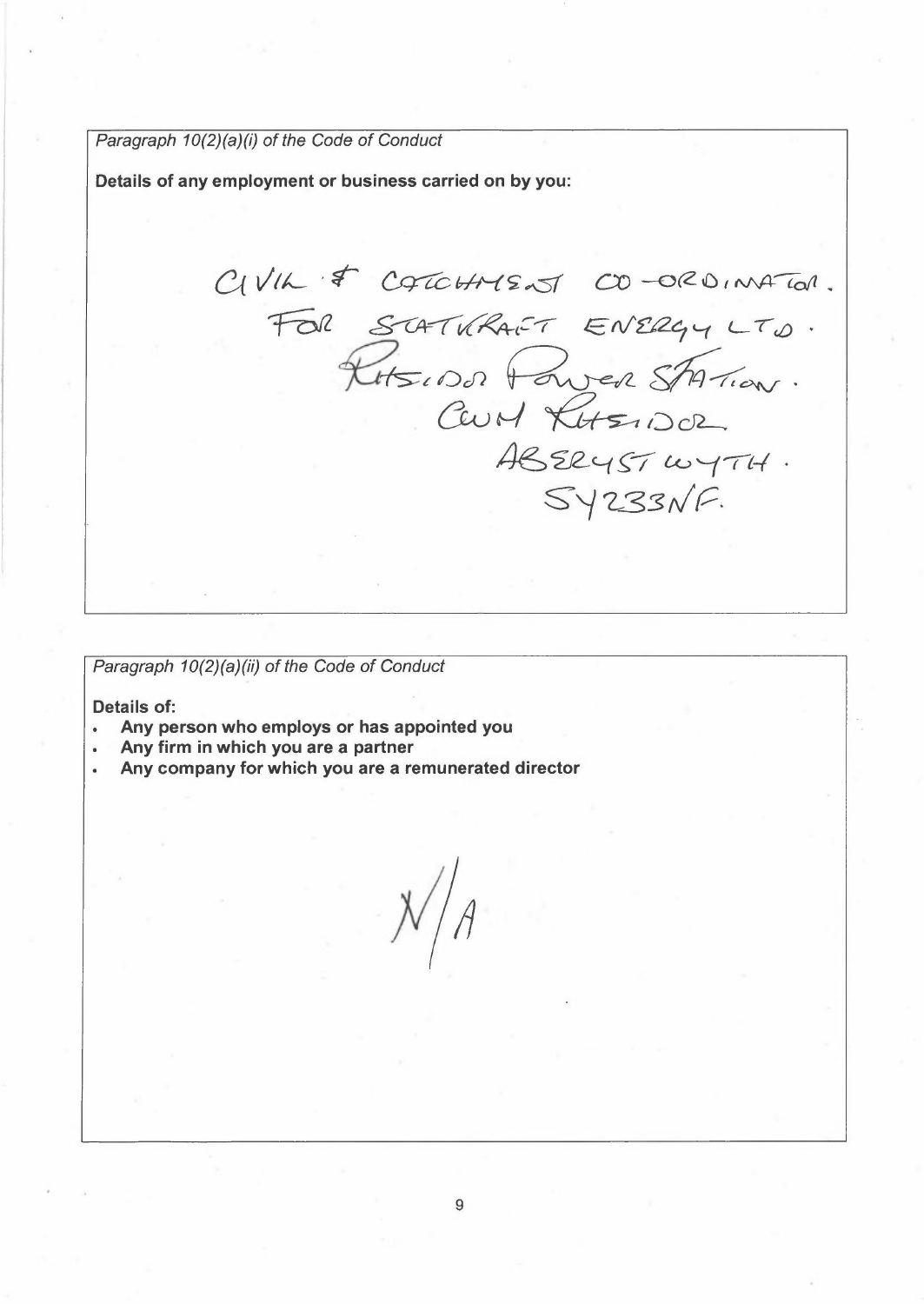*Paragraph 10(2)(a)(iii) of the Code of Conduct* 

Details of any person, other than Ceredigion County Council, who has made a payment to you in respect of your election or any expenses incurred by you in carrying out your duties as a member:

 $P_{\text{data}}$   $\alpha_{\text{max}}$   $\beta_{\text{max}}$   $\beta_{\text{max}}$  $1mRv$   $1mF/mm$ 

*Paragraph 10(2)(a)(iv) of the Code of Conduct* 

Details of any corporate body which has a place of business or land in Ceredigion County Council's area, and in which you have a beneficial interest in a class of securities of that body that exceeds the nominal value of £25,000 or one hundredth of the total issued share capital of that body:

 $\frac{1}{2}$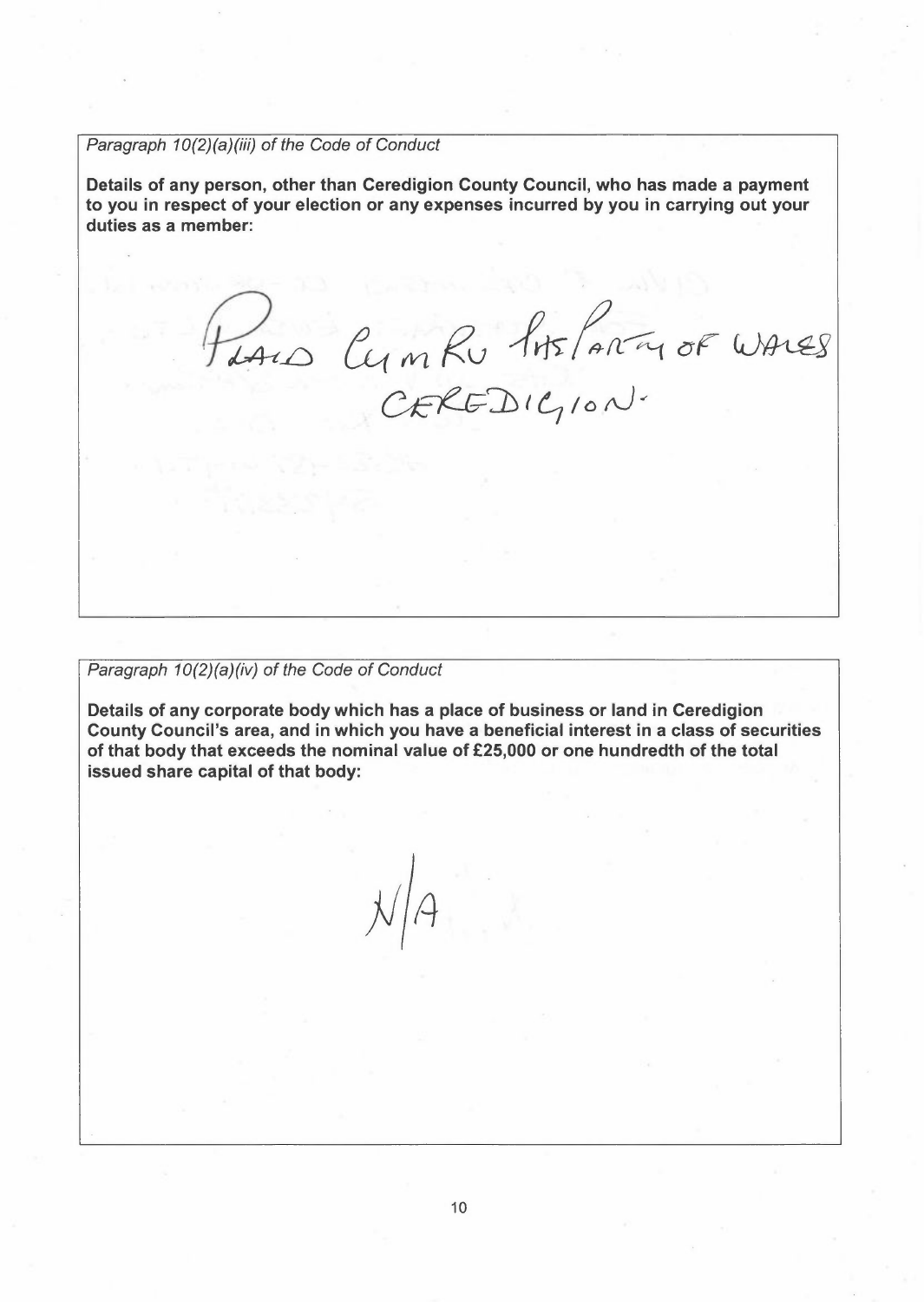*Paragraph 10(2)(a)(v) of the Code of Conduct* 

Details of any contract for goods, services or works made between Ceredigion County **Council and** 

- you, or
- a firm in which you are a partner, or
- a company of which you are a remunerated director, or
- any corporate body which has a place of business or land in Ceredigion County Council's area, and in which you have a beneficial interest in a class of securities of that body that exceeds the nominal value of £25,000 or one hundredth of the total issued share capital of that body

 $\mathcal{N}/\mathcal{A}$ 

*Paragraph 10(2)(a)(vi) of the Code of Conduct* 

Details of any property and land in which you have a beneficial interest and which is in the area of Ceredigion County Council (including your primary residence and any other premises):

26, Hta Fyn y FRON  $H$   $+H$   $\sqrt{12V}$   $+H$   $\sqrt{12V}$  $ABEey57w+TH$ FARCAN<br>SEYSTWTTH<br>CERSOISION<br>SY 233RP.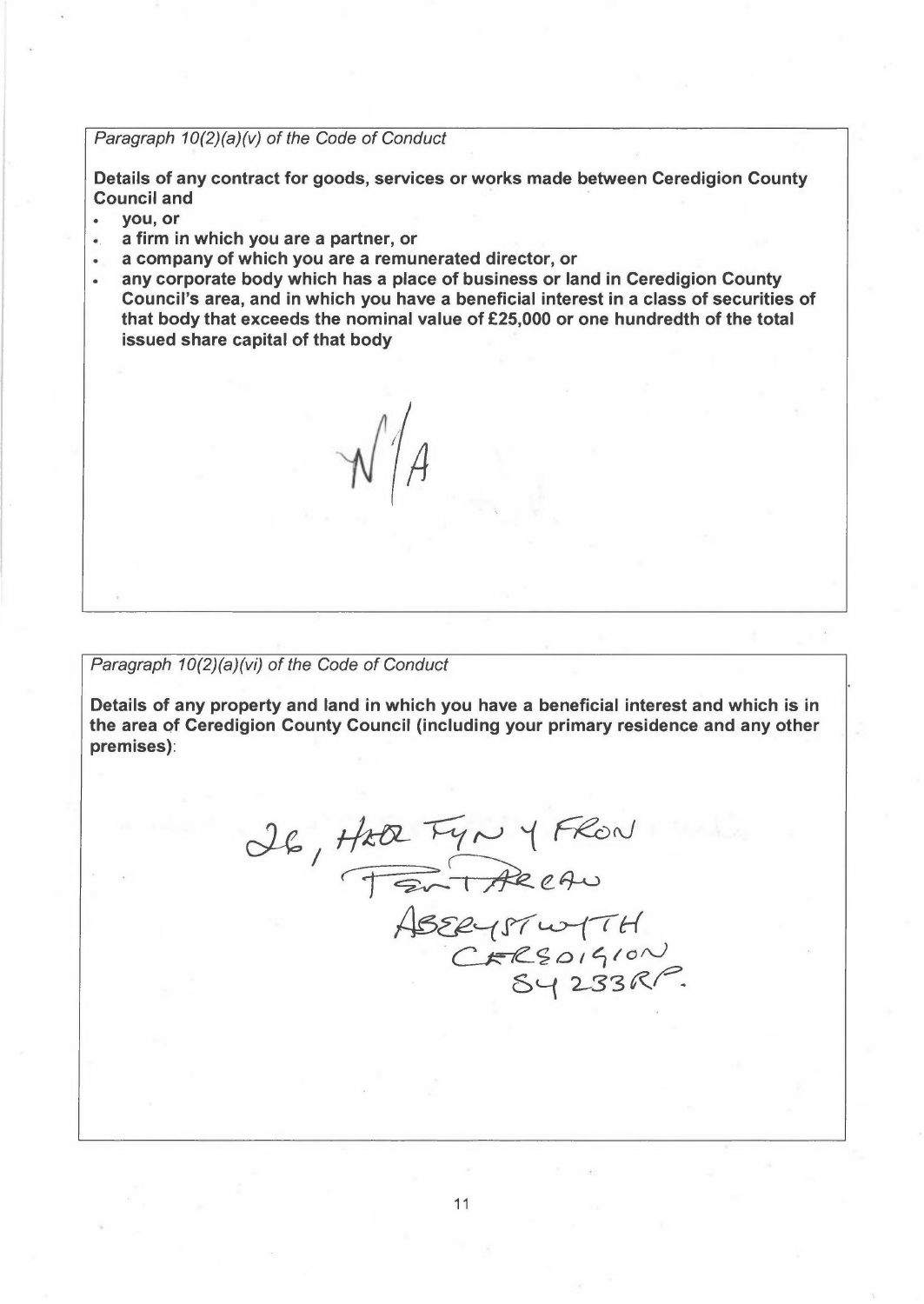*Paragraph 10(2)(a)(vii) of the Code of Conduct* 

Details of any land where the landlord is Ceredigion County Council and the tenant is:

- a firm in which you are a partner, or
- a company of which you are a remunerated director, or  $\bullet$
- any corporate body which has a place of business or land in Ceredigion County Council's area, and in which you have a beneficial interest in a class of securities of that body that exceeds the nominal value of £25,000 or one hundredth of the total issued share capital of that body

*Paragraph 10(2)(a)(viii) of the Code of Conduct* 

Details of any body to which you have been elected, appointed or nominated by Ceredigion County Council:

 $X/4$ 

drug N 42 ESS SCHOOL GOVERNORS

美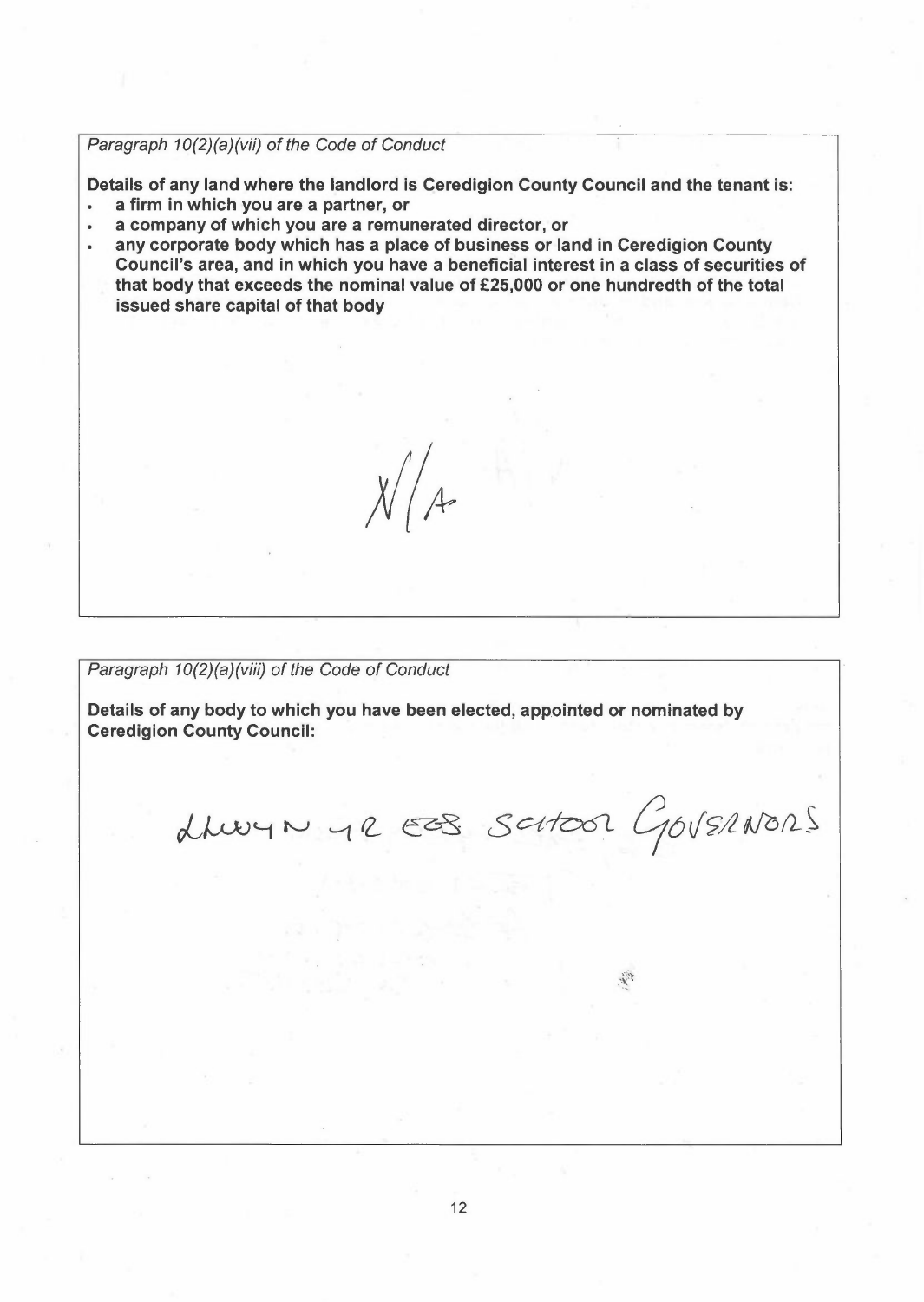## *Paragraph 10(2)(a)(ix) of the Code of Conduct*

Details of any -

- **public authority or body exercising functions of a public nature;**   $\bullet$
- **company, industrial and provident society, charity, or body directed to charitable purposes;**
- **body whose principal purposes include the influence of public opinion or policy;**
- **trade union or professional association; or**
- **private club, society or association operating within Ceredigion County Council's area,**

**in which you have membership or hold a position of general control or management:** 

*C,£-R...1=-U f* 0 */ó* ,u *&o~ &u ifC 11---.*  ABERYSTWYTH TOWN COUNCIL<br>PRALO CYMPLU THE PARTY OF WALE! CEREDIGION COUNTY COUNCIL.<br>ASERYSTWYTH TOWN COUNCIL<br>PRAID CYMPLUTHE PARTY OF WALES. PROSPECT TRADE UNTION MEMBER Ns *~o..{* TT w--j ,;,..{ *R0* 4 /?, *'--f C)vJ f3 ./':@, ~ !:, "( 4J-f t 6(* fl, uc) *I rvty (}\_ /vrJ* Ó .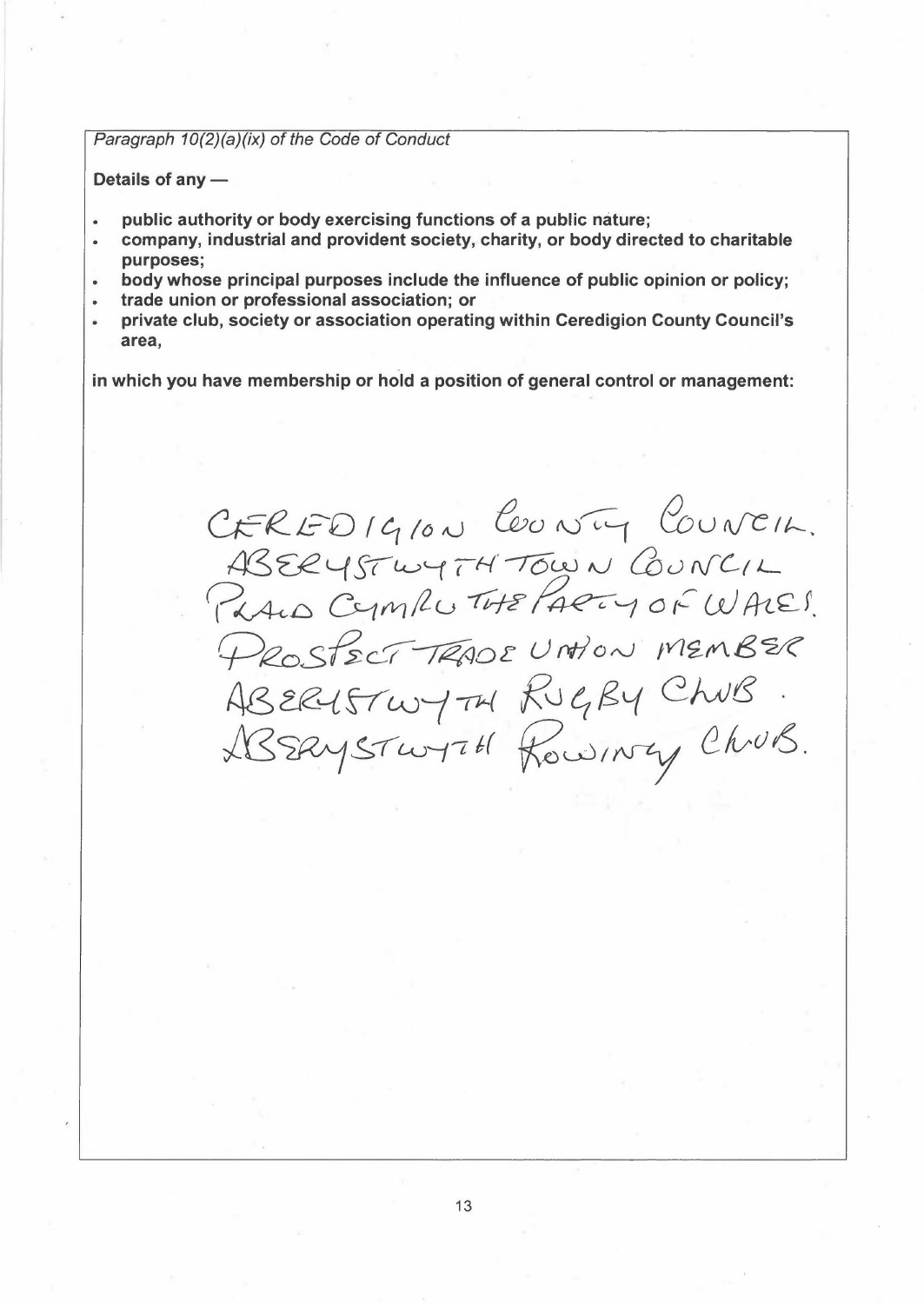*Paragraph 10(2)(a)(x) of the Code of Conduct*  **Details of any land in Ceredigion County Council's area in which you have a licence (alone or jointly with others) to occupy for 28 days or longer**  I hereby declare that the information provided above is correct. Signed: .... Dated: 2*a* 6 <del>1</del>  $20,9$ % and thereby acknowledge receipt of the above information.<br>
Signed:<br> **Ms Elin Prysor (Monitoring Officer for Ceredigion County Council) Sor (Monitoring Officer for Ceredigion Co.**<br>3 = 1 = 2 = 15 /8 /19 Dated: ~:(./.T.:J.\.~ .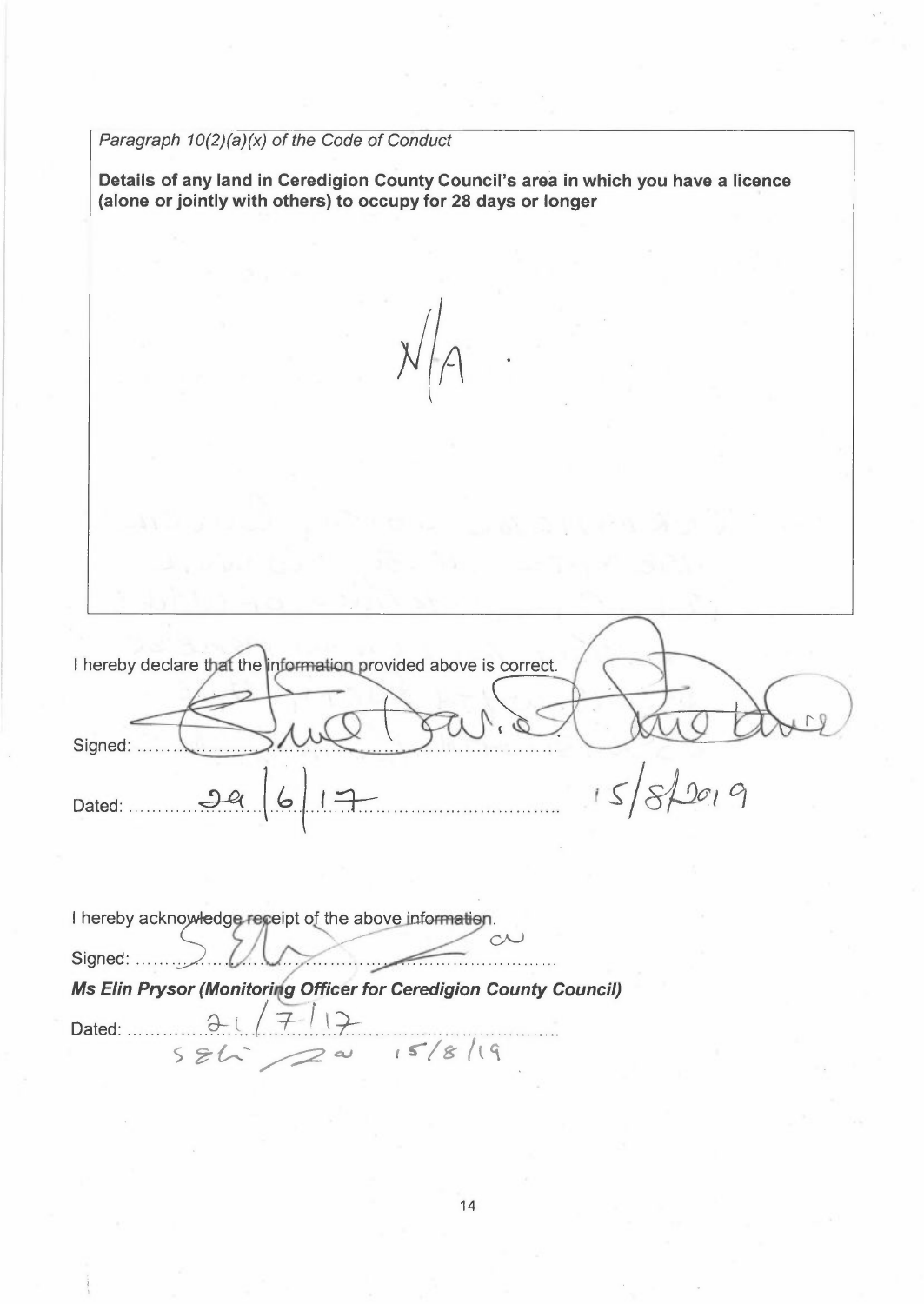**From:** Cllr Steve Davies <Steve.Davies2@ceredigion.gov.uk> **Sent:** 19 May 2020 14:31

There are 1 or 2 changes to my Volunteering and working practices.

1. I now no longer work at Rheidol Power Station.

2. I now, volunteer for the Hub in Southgate / Penparcau. Delivering Food Parcels and Picking up Medication. I also assist with the building, and supporting local Residents.

 $Sék$ 

S. Elin Prysor Swyddog Monitro/Monitoring Officer Dyddiad : 07/07/2020